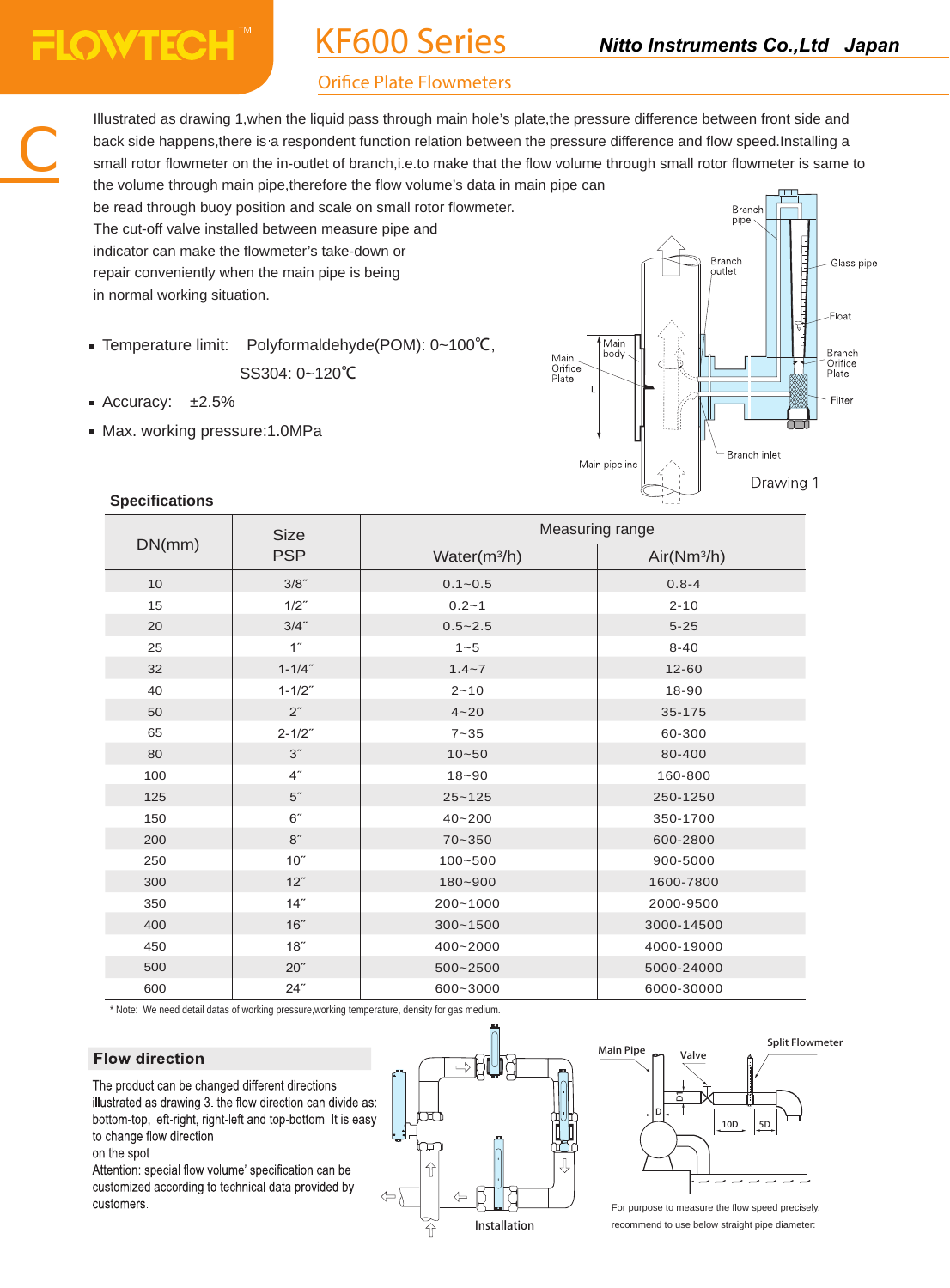# **Orifice Plate Flowmeters**

For purpose to measure the flow speed precisely, recommend to use below straight pipe diameter:

### **D is main pipeline diameter**

|                             | 90°C Elbow Pipe | Opening Valve |
|-----------------------------|-----------------|---------------|
| Up straight pipe diameter   | 10 <sub>D</sub> | 12D           |
| Down straight pipe diameter | 5D              | 5D            |

#### **Flow direction**



# AT thread type







## AT Exteral dimensions Unit:(mm)

| DN  | Pipeline Material SS304 |         |            |  |
|-----|-------------------------|---------|------------|--|
|     | L                       | $*_{A}$ | Weight(KG) |  |
| 10  | 70                      |         | 0.5        |  |
| 15  | 70                      |         | 0.43       |  |
| 20  | 70                      |         | 1.01       |  |
| 25  | 70                      |         | 1.2        |  |
| 32  | 70                      | 120     | 1.4        |  |
| 40  | 84                      | 120     | 1.6        |  |
| 50  | 80                      | 130     | 2.3        |  |
| 65  | 80                      | 140     | 3.1        |  |
| 80  | 90                      | 145     | 4.3        |  |
| 100 | 100                     | 160     | 6          |  |

A: if without valve, then A's length need reduce 52mm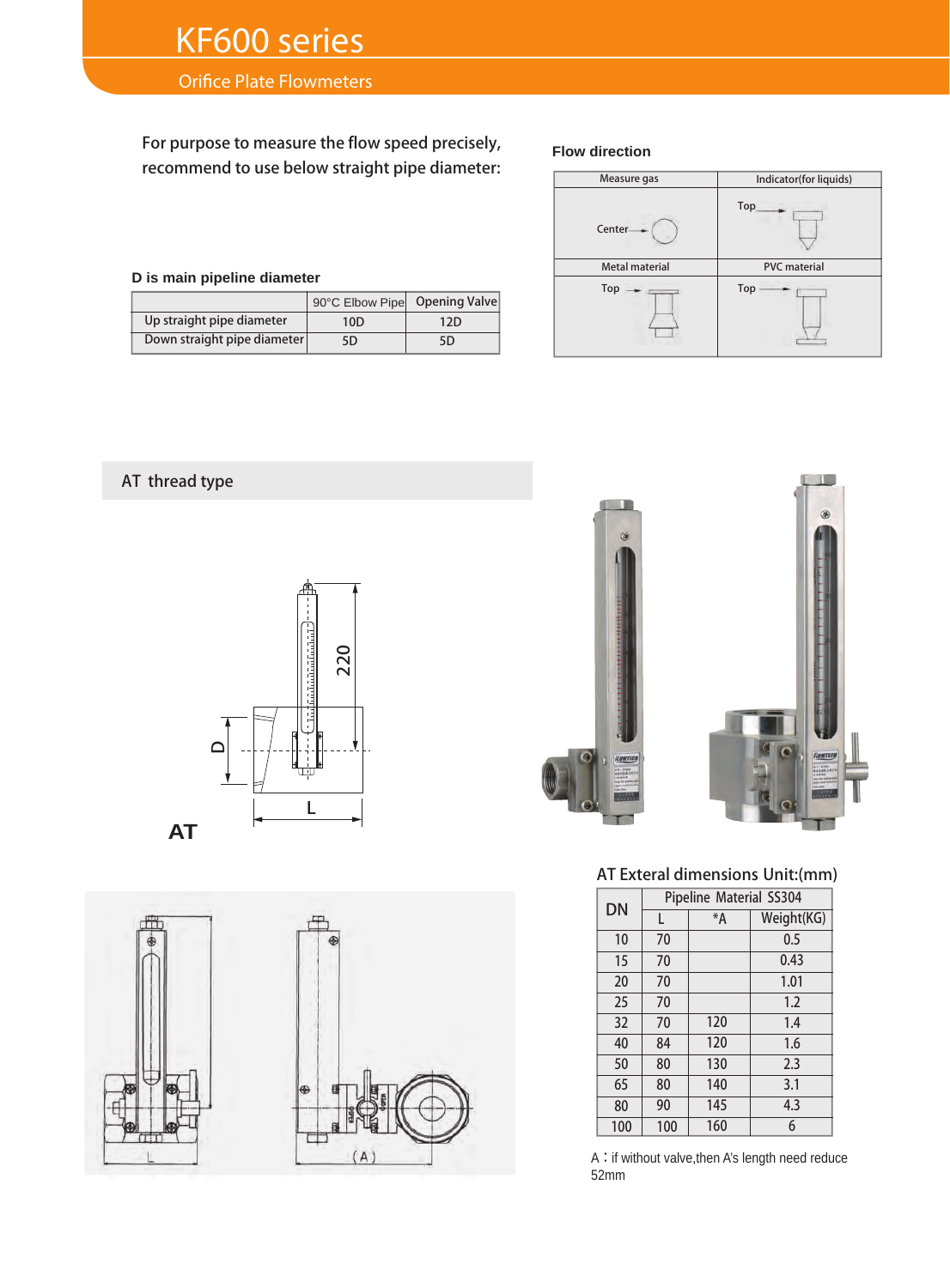# KF600 series

# **Orifice Plate Flowmeters**



# AC: Clamp type AC: AC: AC: AC: Exteral dimensions

**FLOWTECH™** 





(1) Material (SS304、



Unit: (mm) polyformaldehyde)  $\overline{DN}$  L  $\overline{*A}$  POM(KG) 304(KG)<br>polyformaldehyde)  $\overline{DN}$  L  $\overline{*A}$  POM(KG) 304(KG) 0.3 0.4 0.52 0.7 0.95 1.1 1.3 1.6 1.75 2.0 2.5 3.1 4.2 5.1 6.0 7.0 8.0 2.5 2.7 2.8 5.4 6.1 7.3 9.3 10.3 11.3 17.5 

> A: if without valve, then A's length need reduce 52mm

# AF Exteral dimensions Unit: (mm)

|     | Material of measure pipe(304SS) |     |      |  |  |
|-----|---------------------------------|-----|------|--|--|
| DN  | *A<br>L                         |     | KG   |  |  |
| 10  | 520                             |     |      |  |  |
| 15  | 520                             |     |      |  |  |
| 20  | 520                             |     |      |  |  |
| 25  | 520                             |     |      |  |  |
| 32  | 520                             |     |      |  |  |
| 40  | 520                             | 138 | 7.1  |  |  |
| 50  | 520                             | 143 | 8.5  |  |  |
| 65  | 540                             | 150 | 11.4 |  |  |
| 80  | 540                             | 157 | 12   |  |  |
| 100 | 540                             | 168 | 15.5 |  |  |
| 125 | 540                             | 180 | 20   |  |  |
| 150 | 540                             | 193 | 27   |  |  |
| 200 | 540                             | 218 | 35   |  |  |
| 250 | 540                             | 242 | 50   |  |  |
| 300 | 540                             | 268 | 61   |  |  |
| 350 | 540                             | 460 | 74   |  |  |
| 400 | 540                             | 510 | 93   |  |  |
| 450 | 540                             | 560 | 115  |  |  |
| 500 | 540                             | 610 | 130  |  |  |
| 600 | 540                             | 710 | 170  |  |  |

# A: if without valve, then A's length need reduce 52mm

AF: Flange type



## **AF**

L 200mm is optional as special (DN10mm-80mm) L 300mm(DN100mm-600mm)is optional as special

(1) Material (SS304、 polyformaldehyde)